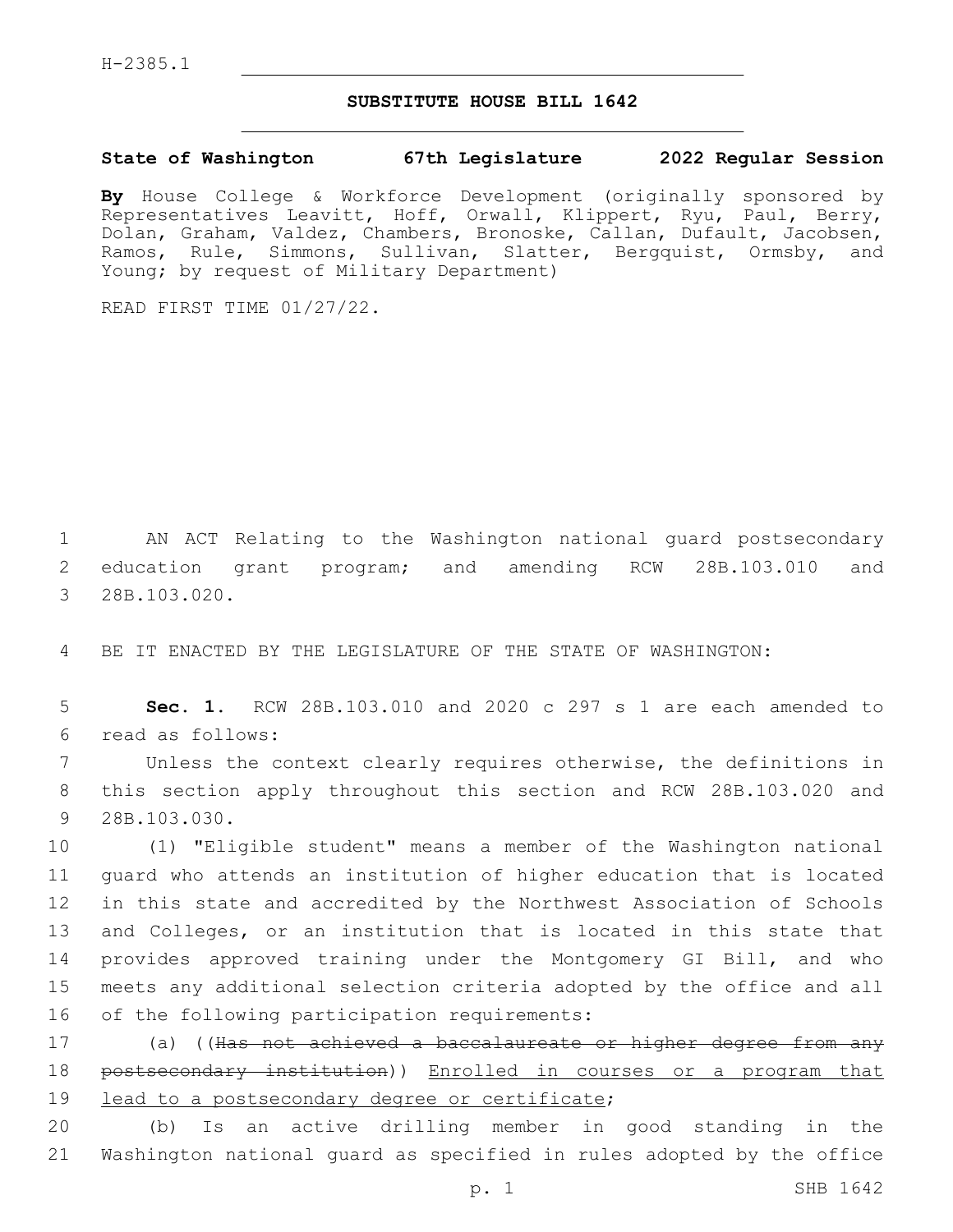for implementation of the Washington national guard postsecondary 2 education grant;

 (c) Has completed and submitted an application for student aid 4 approved by the office;

(d) Is a resident student as defined in RCW 28B.15.012; and

(e) Agrees to fulfill his or her service obligation.

 (2) "Forgiven" or "to forgive" or "forgiveness" means either to render service in the Washington national guard in lieu of monetary repayment, or to be relieved of the service obligation under rules 10 adopted by the office.

 (3) "Grant" means the Washington national guard postsecondary education grant as established in RCW 28B.103.020.

 (4) "Office" means the office of student financial assistance 14 created in RCW 28B.76.090.

 (5) "Participant" means an eligible student who has received a Washington national guard postsecondary education grant under this 17 chapter.

 (6) "Service obligation" means serving in the Washington national guard for a time period of at least one year of service in the Washington national guard for each year the student receives a Washington national guard postsecondary education grant.

 **Sec. 2.** RCW 28B.103.020 and 2020 c 297 s 2 are each amended to 23 read as follows:

 Subject to amounts appropriated for this specific purpose, the Washington national guard postsecondary education grant program is established. The program shall be administered by the office. In administering the program, the powers and duties of the office shall 28 include, but need not be limited to:

 (1) With the assistance of the Washington military department, the selection of eligible students to receive the Washington national 31 quard postsecondary education grant as follows:

 (a) An eligible student may receive a grant under this section to help pay for postsecondary education program costs as approved by the office. ((Awards shall be valued as follows)) Grants may not:

 (i) ((The difference between the student's tuition and required fees, less the value of any federal and state funded grant, 37 scholarship, or waiver assistance the students [student] receives; and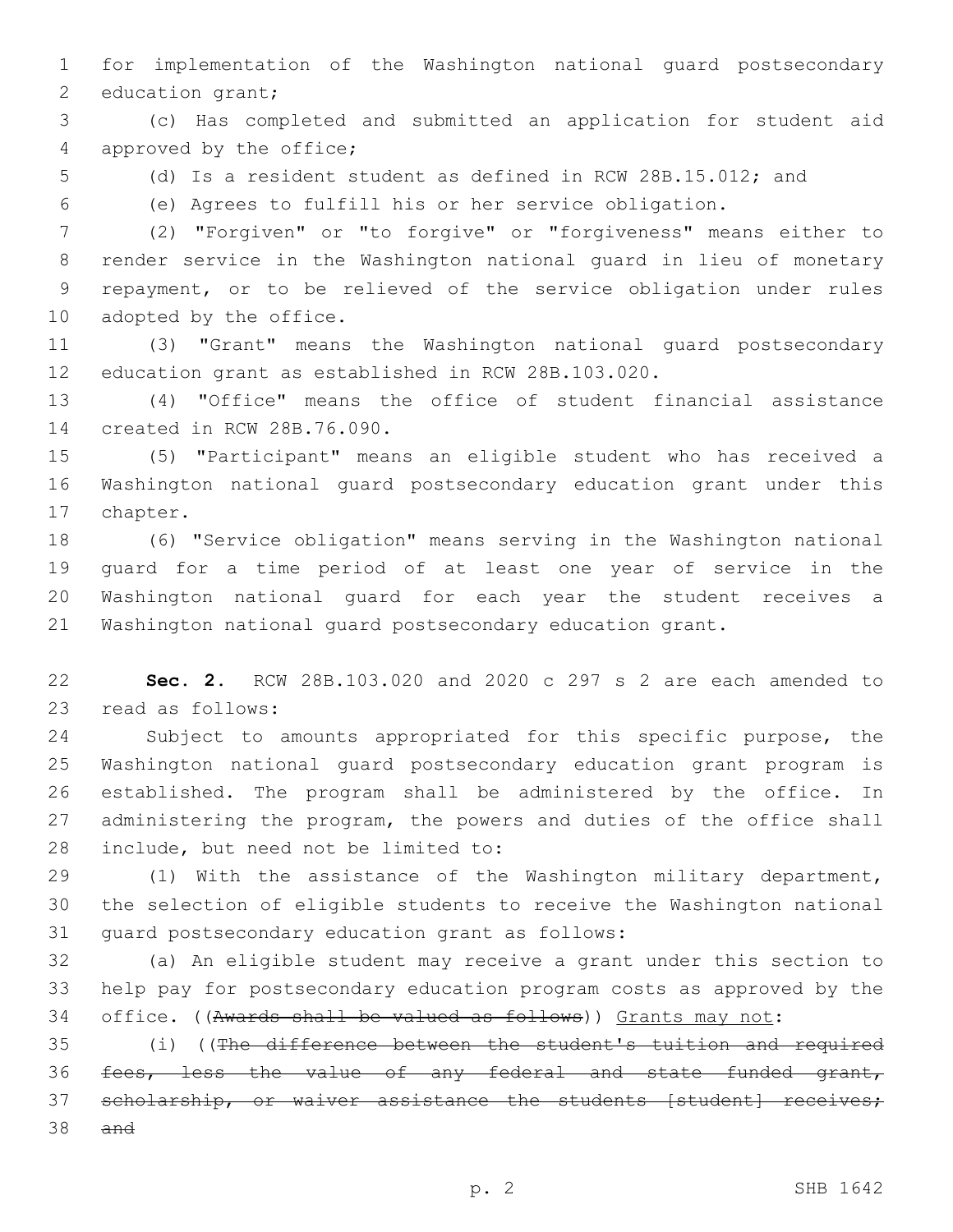(ii) Five hundred dollars for books and materials)) Exceed the maximum Washington college grant as defined in RCW 28B.92.030, plus 3 \$500 for books and supplies;

 (ii) Exceed the student's cost of attendance, when combined with 5 all other public and private grants, scholarships, and waiver assistance the student receives; and

 (iii) Result in reduction of a participant's federal or other 8 state financial aid.

 (b) The Washington military department shall ensure that data needed to identify eligible recipients are promptly transmitted to 11 the office.

 (c) The annual amount of each Washington national guard postsecondary education grant may vary, but may not exceed the annual cost of undergraduate tuition fees and services and activities fees at the University of Washington, plus an allowance for books and 16 supplies.

17 (d) Washington national guard postsecondary ((<del>[education]</del>)) 18 education grant eligibility may not extend beyond five years or one hundred twenty-five percent of the published length of the program in 20 which the student is enrolled or the credit or clock-hour equivalent;

 (2) The award of grants funded by federal and state funds, private donations, or repayments from any participant who does not 23 complete the participant's service obligation;

 (3) The adoption of necessary rules and policies, including establishing a priority for eligible students attending an institution of higher education located in this state that is 27 accredited by the Northwest Association of Schools and Colleges;

 (4) The adoption of participant selection criteria. The criteria may include but need not be limited to requirements for: Satisfactory academic progress, enrollment in courses or programs that lead to a baccalaureate degree or an associate degree or a certificate, and satisfactory participation as a member of the Washington national 33 quard;

 (5) With the assistance of the Washington military department, the notification of participants of their additional service obligation or required repayment of the Washington national guard 37 postsecondary education grant; and